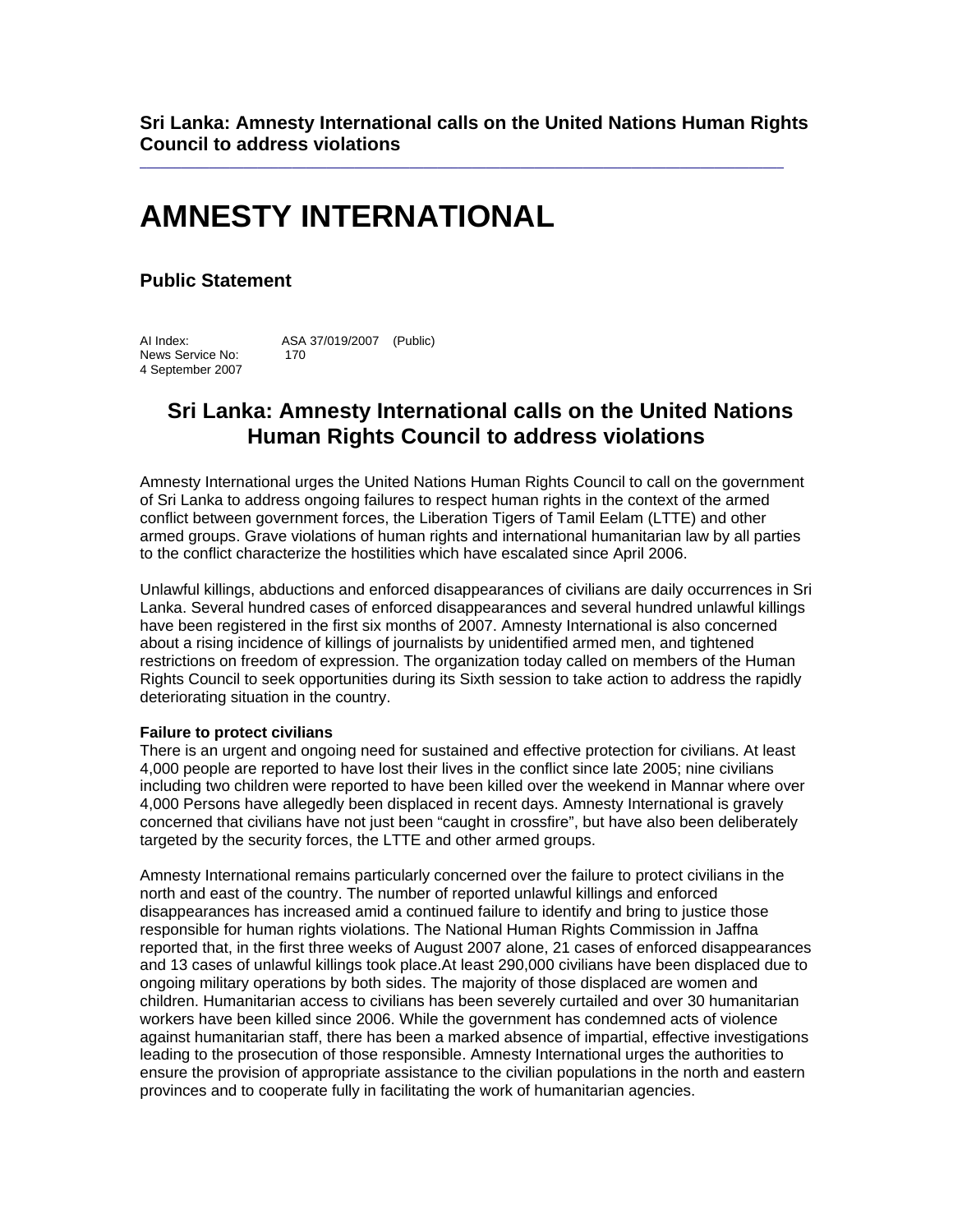Many internally displaced persons (IDPs) continue to live in fear, sustained in part by the LTTE's continued involvement in widespread human rights abuses including unlawful killings and abductions. In addition to the threat of LTTE reprisals, many IDPs report that they are reluctant to return to their places of origin because of the threat of forced LTTE recruitment of both adults and children. Amnesty International has repeatedly raised its concerns on this issue with the LTTE and urged the organization to fulfil its pledge to release all child soldiers.

The Karuna faction, a breakaway group from the LTTE, continues to recruit children in government-controlled areas particularly in Batticaloa District. Amnesty International reported in April 2007 that humanitarian agencies in the East also report a number of incidents of extortion and threats by the Karuna faction. Philip Alston, the Special Rapporteur on Extrajudicial, Summary or Arbitrary executions, said in 2006 that the government should publicly reiterate its renunciation of any form of collaboration with the Karuna group.

#### **Attacks on journalists**

The number of attacks on journalists, particularly those considered part of the Tamil media, has escalated. Ten media workers have been killed since the beginning of 2006 and another journalist, a victim of an enforced disappearance, is presumed dead. There has been a serious failure by the authorities to conduct effective investigations leading to the prosecution of those responsible for such unlawful killings.

There are grounds to fear a return to a pattern of the security forces involvement in extrajudicial killing of journalists and others. In a recent illustrative incident, Sahathevan Deluxshan, 22, a media student at Jaffna University Media Research and Training Center and a part time journalist, was shot dead by unidentified men on 2 August 2007 in Jaffna town. Jaffna is a high security zone under the control of the Sri Lankan military and has a series of checkpoints to control the movement of armed groups. That the attack occurred during curfew hours provides grounds for concerns that military personnel may have been involved or complicit in the shooting.

#### **Restrictions on freedom of expression: the Emergency Regulations**

Over many years Amnesty International has repeatedly expressed concern about certain provisions of the Emergency Regulations (ER) that threaten to impose unjustified and disproportionate restrictions on freedom of expression. Amnesty International remains concerned at the restrictions placed on civil and political rights under the Emergency Regulations which were made more restrictive in 2006 after their reintroduction in August 2005. The new set of regulations allows the government to deploy the military and detain without charge anyone suspected of terrorist activities. For example, Regulation 6 of the 2006 ER criminalizes, not only "terrorism" and "any specified terrorist activity," but also "any other activity in furtherance of any act of terrorism or specified terrorist activity committed by any person, group or groups of persons." Regulation 7 provides, among other things, that:

"no person shall… promote, encourage, support, advise, assist, act on behalf of; or organize or take part in any activity or event of, any person, group, groups of persons or an organization which acts in contravention of regulation 6 of these regulations."

Many provisions are very vaguely and generally worded, and therefore may be interpreted as criminalizing a wide range of activities, including media investigations and reporting. The organization is also concerned at their allegedly discriminatory application with regard to Tamils.

#### **Combating impunity: the need for effective investigations**

As human rights abuses in the context of the conflict have increased, Amnesty International is gravely concerned about a persistent climate of impunity reported by human rights activists and other civil society actors in Sri Lanka. A need for systematic monitoring and prompt, impartial and effective investigations remains acute, made all the more necessary by an extremely small proportion of these human rights violations ever having proceeded to trial or conviction of perpetrators in the past.